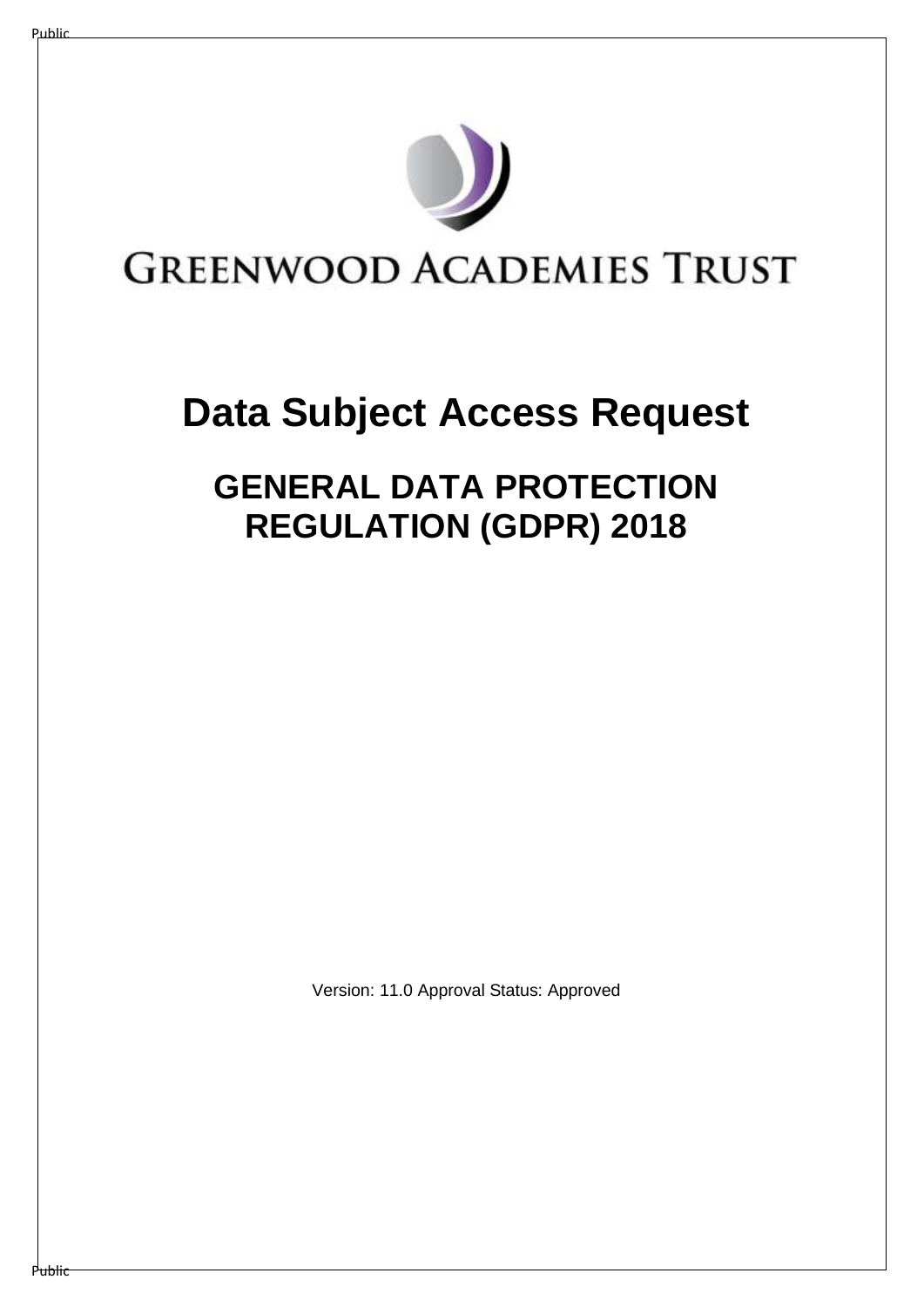# **Table of Contents**

#### **Introduction**

This procedure seeks to ensure that the Greenwood Academies Trust receives and processes Data Subject Access Requests in accordance with the General Data Protection Regulation (GDPR) 2018.

The procedure outlines the steps to be followed, the records to be kept and the rules that must be applied. The attached appendices include draft letters to be used when responding to Data subject Access requests.

An application form for use across the Trust is also included in the attached appendices.

Although the GDPR provides for Data Subject Access Requests, it is not necessary to follow this procedure for every request for information. If a general enquiry is made regarding information held or used in a process, then it should be dealt with as part of normal working practices.

The GDPR only applies to personal information, ie, information about identifiable living individuals. In the majority of circumstances, the issue will be resolved without reference to the GDPR. If the Data Subject specifically makes the request under the GDPR, then the procedure must be followed.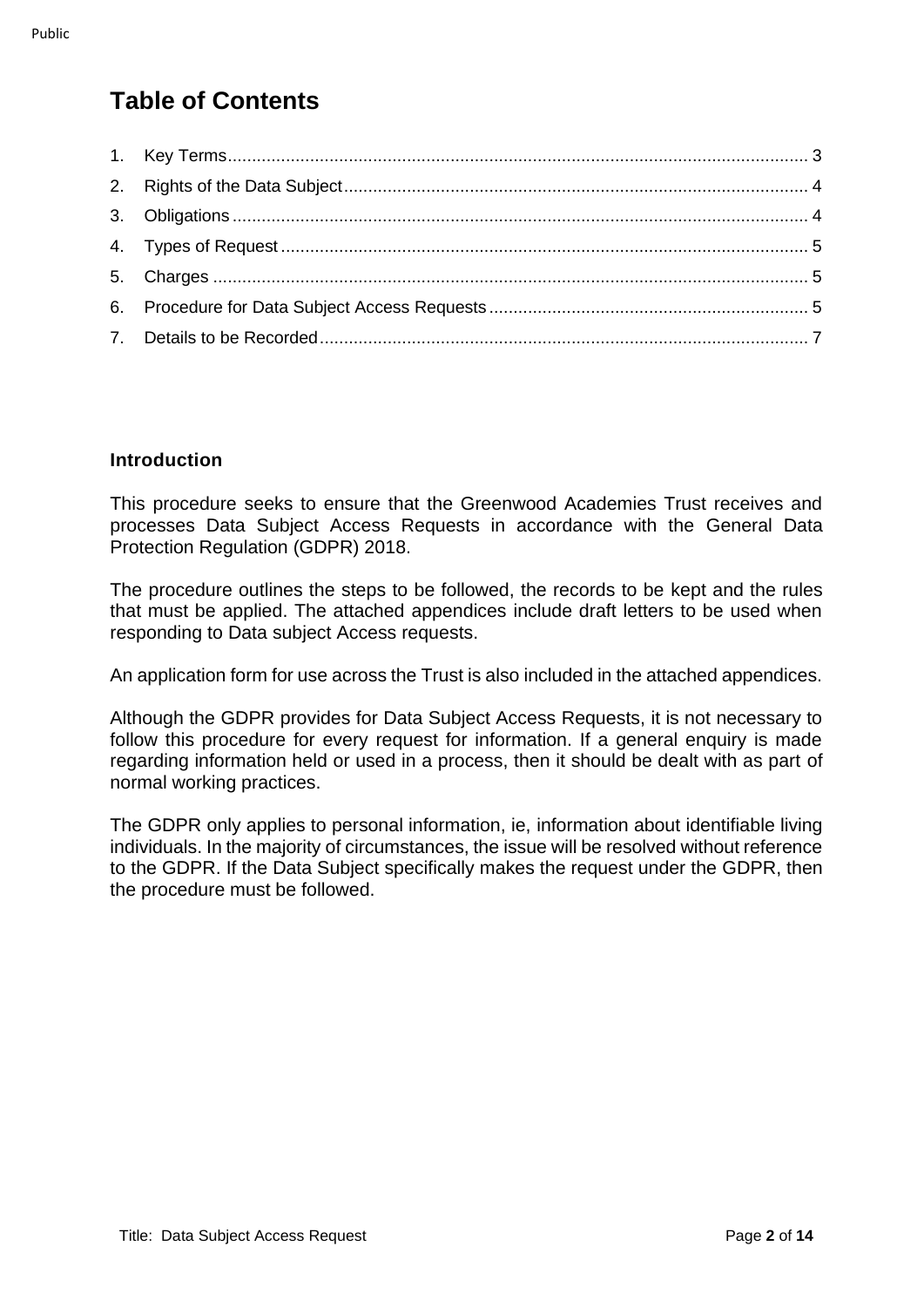# <span id="page-2-0"></span>**1. Key Terms**

| Automated data                 | Data which is processed by means of equipment operating<br>automatically (e.g. by computer) or which is recorded with the intention<br>that it should be so processed.                                                                                                                                                                           |  |  |  |
|--------------------------------|--------------------------------------------------------------------------------------------------------------------------------------------------------------------------------------------------------------------------------------------------------------------------------------------------------------------------------------------------|--|--|--|
| Biometric data                 | Personal data resulting from specific technical processing relating to the<br>physical, physiological or behavioural characteristics of a natural<br>person, which allow or confirm the unique identification of that natural<br>person, such as facial images or dactyloscopic data.                                                            |  |  |  |
| Consent                        | Any freely given, specific, informed and unambiguous indication of the<br>data subject's wishes by which he or she, by a statement or by a<br>clear affirmative action, signifies agreement to the processing of<br>personal data relating to him or her.                                                                                        |  |  |  |
| Data                           | Information which is processed automatically or recorded manually.                                                                                                                                                                                                                                                                               |  |  |  |
| Data Controller                | The natural or legal entity which determines the purposes and means of<br>processing personal data. The Trust Data Controller is the Greenwood<br>Academies Trust.                                                                                                                                                                               |  |  |  |
| Data Subject Access<br>Request | A request by a Data Subject for details of the personal data held about<br>them.                                                                                                                                                                                                                                                                 |  |  |  |
| Data Subject                   | A natural person whose personal data is processed by a controller or<br>processor.                                                                                                                                                                                                                                                               |  |  |  |
| <b>Data Protection Officer</b> | A Data Protection Officer (DPO) is a leadership role required by the<br>General Data Protection Regulation (GDPR) and is responsible for<br>overseeing data protection strategy and implementation to ensure<br>compliance with GDPR requirements, acting as an independent<br>advocate. The Trust DPO is Alison Hope, Trust Governance Manager. |  |  |  |
| Data User                      | Someone who controls the collection, holding, processing or the use of<br>data.                                                                                                                                                                                                                                                                  |  |  |  |
| <b>Explicit consent</b>        | Explicit consent is that which must be affirmed by the individual in an<br>informed, clear and specific statement, preferably in writing, specifying<br>the purposes for which the particular types of sensitive personal data<br>may be used and/or the countries to which they may be disclosed.                                               |  |  |  |
| Personal data                  | Any information relating to an identified or identifiable natural person<br>('data subject') that can be used to directly or indirectly identify that<br>person.                                                                                                                                                                                 |  |  |  |
| Personal Data Breach           | A breach of security leading to the accidental or unlawful destruction,<br>loss, alteration, unauthorised disclosure of, or access to, personal data<br>transmitted, stored or otherwise processed.                                                                                                                                              |  |  |  |
| Privacy Impact<br>Assessment   | A PIA is a process to help organisations identify, assess and mitigate or<br>minimise privacy risks with data processing activities - for example, the<br>launch of a new product or the adoption of a new practice or policy or<br>system.                                                                                                      |  |  |  |
| <b>Privacy Notice</b>          | A statement made to a data subject that describes how the organisation<br>collects, uses, retains and discloses personal information.                                                                                                                                                                                                            |  |  |  |
| Process/processing             | Any operation or set of operations performed upon personal data or<br>sets of personal data, whether or not by automated means, including<br>collection, recording, organisation, structuring, storage, erasure or<br>destruction.                                                                                                               |  |  |  |
| Sensitive personal data        | Information concerning a data subject's racial or ethnic origin, political<br>opinions, religious or philosophical beliefs, trade union activities,<br>physical or mental health or condition, sexual life or orientation, genetic<br>data or biometric data.                                                                                    |  |  |  |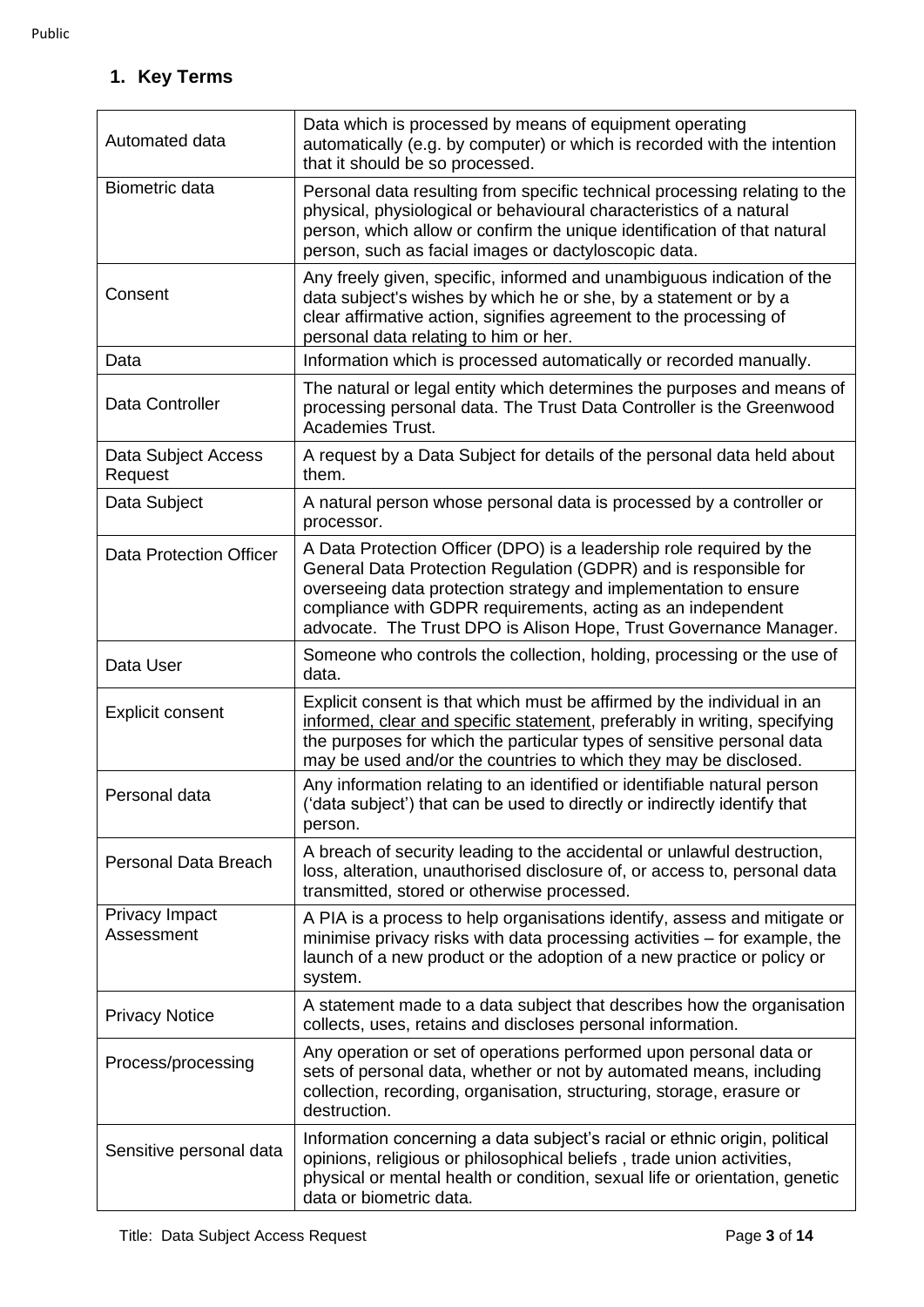#### <span id="page-3-0"></span>**2. Rights of the Data Subject**

The Data Subject has the right to confirmation as to whether personal data concerning him or her is being processed and, where this is the case, access to the personal data and:

- a) The purposes of the processing.
- b) The categories of personal data concerned.
- c) The recipients to whom the personal data has been or will be disclosed.
- d) Where possible, the envisaged period for which their personal data will be stored.
- e) The existence of the right to request rectification or erasure of personal data or restriction of processing concerning the data subject or to object to such processing.
- f) The right to lodge a complaint with a supervisory authority.
- g) Where the personal data is not collected from the data subject, any available information as to their source.
- h) The existence of automated decision making, ie where their data is processed automatically and is likely to form the sole basis for any decision significantly affecting them.

#### <span id="page-3-1"></span>**3. Obligations**

#### **3.1 The Data Subject should:-**

- a) Submit a written request for subject access. We are able to accept a verbal request but will always ask for written confirmation so we can keep an accurate record of the information requested.
- b) Provide satisfactory proof of identity and address e.g. driving licence, council tax or utility bill.
- c) Provide sufficient information to enable the data to be located e.g. name, address and relevant reference numbers.

#### **3.2 The Data User should:-**

- a) Be satisfied as to the identity of the Data Subject.
- b) Obtain sufficient information to enable the data to be located.
- c) Inform the Data Subject whether data are held about them.
- d) Ensure the consent of any third party individual that can be identified from the personal data has been obtained before disclosing that part of the data or take steps to prevent the disclosure of that data to the Data Subject. Care should be taken to ensure that the identity of the third party source of the data is not revealed.
- e) Provide the Data Subject with a copy of the personal data which relates to the Data Subject together with an interpretation of any terms or codes used by the Trust or Academy relating to the data.
- f) Respond within one calendar month of completion of  $3.1(a)$  (c) and  $3.2(a)$  (b) above in relation to all information requested.
- g) Provide an initial response to the requester within twenty-one (21) calendar days of receiving an access request, confirming the request is being complied with and indicating the intention to comply or giving reasons for not complying with the request.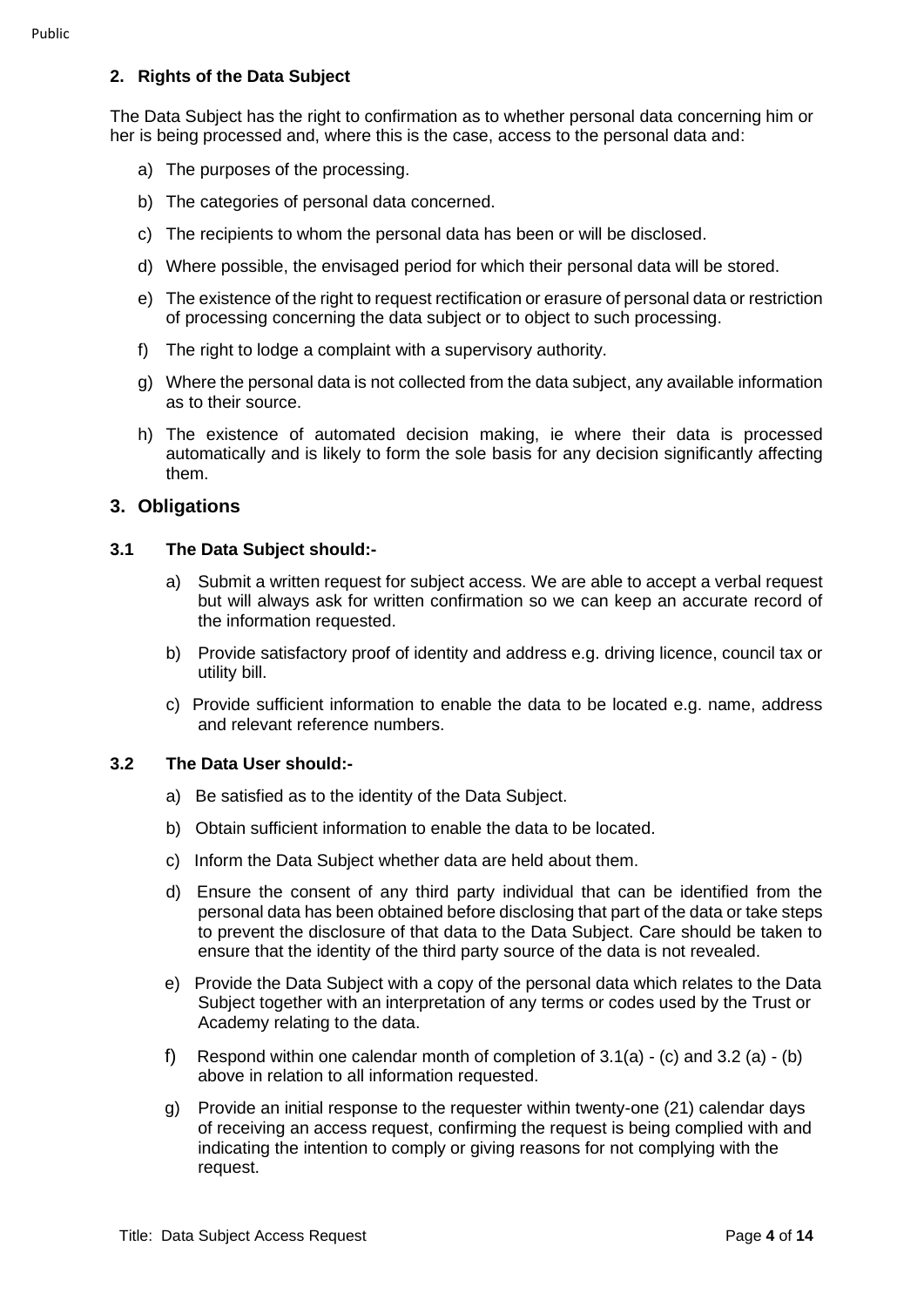- h) Retain a copy of the information supplied (for use in case of the information being challenged).
- i) Implement a method to log subject access requests, to enable the progress of such requests to be monitored and to produce statistics.

#### <span id="page-4-0"></span>**4. Types of Request**

There are three types of request likely to be received by the Trust:

- a) Routine requests for information which can be satisfied without recourse to the GDPR, e.g. can I have a copy of the letter I sent you last week?
- b) Requests for information which the Data Subject has the right to see under laws and policies other than the GDPR.
- c) Formal requests for access to information under the GDPR. eg. Can I have the details you hold about me?

Requests received in the format of (a) and (b) above must be processed in accordance with this procedure on handling requests, although in some cases it may be prudent to treat these requests as subject access requests under the GDPR and apply the necessary controls

It is intended that the Data Subject should complete a standard application form (Appendix A) when requesting subject access. The standard form can be sent to the Data Subject using the letter drafted in Appendix B. An applicant's own verbal request and written confirmation (this can be by email) is acceptable if it provides the information required to enable the data to be located. When the necessary information has been received from the Data Subject, the request **must** be processed as outlined in the following procedure.

The Standard Form should be either posted to the Trust Data Protection Officer, Greenwood House, Private Road Number 2, Colwick Quays Business Park, NG4 2JY or emailed to [dataprotection@greenwoodacademies.org.](mailto:dataprotection@greenwoodacademies.org)

#### <span id="page-4-1"></span>**5. Charges**

A fee may not usually be charged for dealing with a SAR. However, there are different fee structures for organisations that hold health or education records (where the maximum fee is £50, depending on the circumstances – see ICO Code of Practice). These fees are not subject to VAT. If a fee is charged, a request need not be complied with until the fee has been received.

You need not comply with a request until a fee has been received but a request cannot simply be ignored because the individual has not sent a fee. If a fee is payable but has not been sent with the request, the individual should be contacted promptly and informed that they need to pay.

#### <span id="page-4-2"></span>**6. Procedure for Data Subject Access Requests**

#### **6.1 Receive Request**

The request is received from the Data Subject at any office either in letter format or on a standard Data Subject request form (Appendix A). It can be accepted as a verbal request but we will always ask for written confirmation. Written requests can be electronic, ie by email.

The request should be forwarded by the Data User to the Trust Data Protection Officer (DPO) immediately.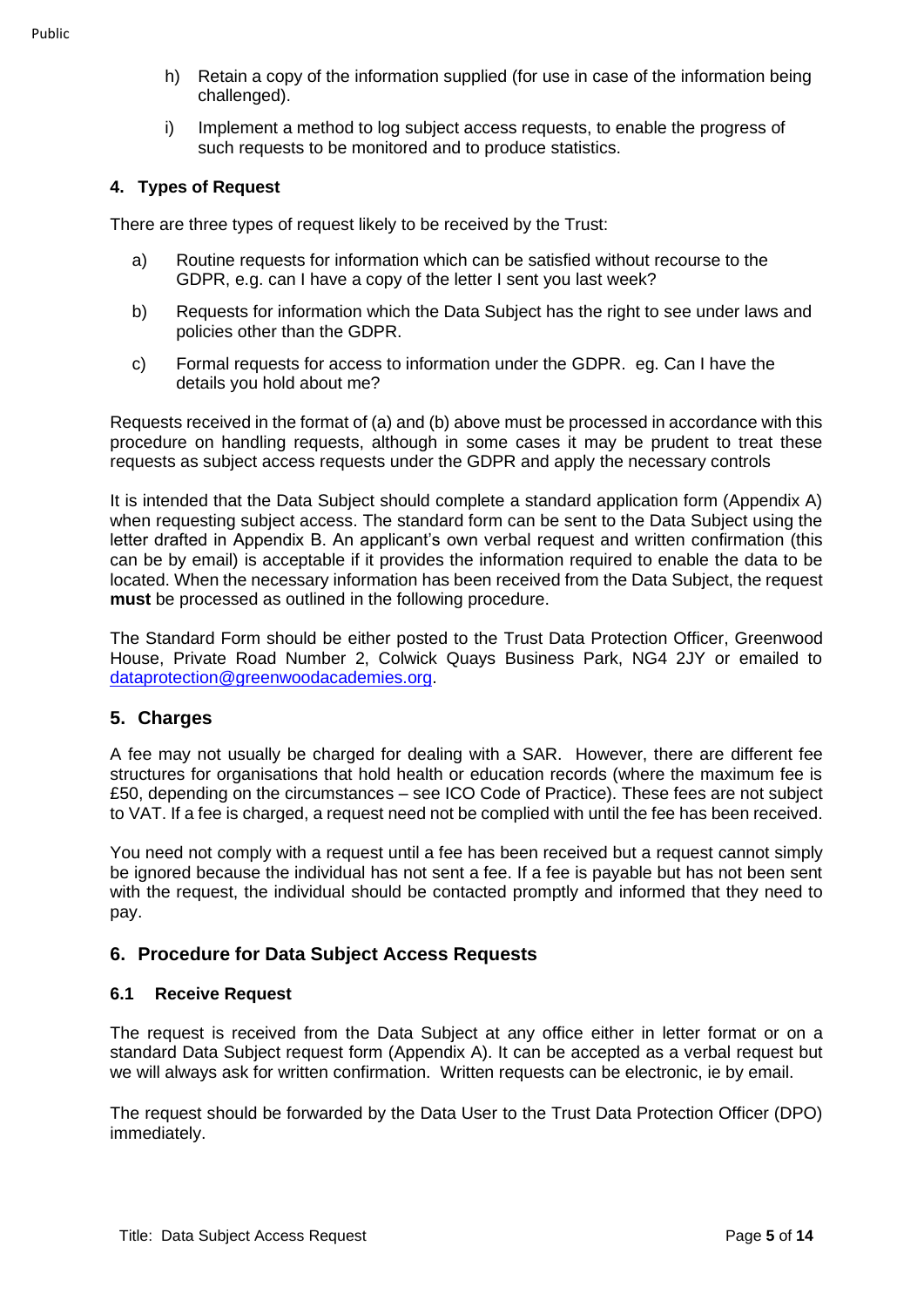#### **6.2 Verify Request**

The request should be checked to verify that it has been completed correctly and that all information relevant for the request has been given i.e. payroll number, pass type and number.

If the application form/letter does not contain all the information necessary to carry out the request, a standard letter (Appendix C), requesting additional information, along with the original application must be sent to the applicant. Details of the request should still be recorded in the subject access log.

An applicant cannot request information on behalf of another individual unless written authorisation has been obtained from the Data Subject. This authorisation must be verified and, where necessary, identification of the applicant must be obtained. In all cases, however, the information must be sent to the Data Subject.

Where an individual has power of attorney, proof must be obtained, and in this case, the data must be sent to that individual.

#### **6.3 Log Request**

If the request has been received before (i.e. returned to the applicant for more information) the subject access log should be updated to reflect this. Otherwise the details of the request should be recorded in the subject access log by the DPO. When a valid request has been received, a letter of acknowledgement (see Appendix D) must be sent to the applicant and the Data Protection Coordinator informed.

#### **6.4 Process Request**

The details of the Data Subject will be retrieved into a format suitable for presenting to the applicant. This should include definitions of any codes/references where the explanation is not apparent.

Any information sent to the Data Subject should not include any data about, or such that it would allow the Data Subject to identify any third party unless permission has been sought and received from that individual. Care must be taken to ensure that the identity of a third party is not disclosed by either blanking out their names/addresses/identification or providing the information in another format i.e. typed. The only exception to this rule is where other legislation forces you to release that information.

Information held for the prevention and detection of a crime e.g. fraud or information being used for a case currently under investigation does not need to be disclosed. However, once the investigation has been completed, then the information must be released if a Data Subject requests access to their data.

A copy of all the data retrieved must be taken for reference should the data be challenged by the Data Subject and shall become part of the subject access log.

#### **6.5 Provide Data**

An appointment should be arranged with the Data Subject where it would be preferable or necessary to explain the information or when the Data Subject has requested a meeting to discuss the details of his/her request.

If an appointment is not necessary, the information along with a standard letter (Appendix E) and any other guidance should be sent to the Data Subject.

The information may be sent to the Data Subject as a computer print-out, in a letter or on a form. However, the data must be in a format that will be understood by the Data Subject with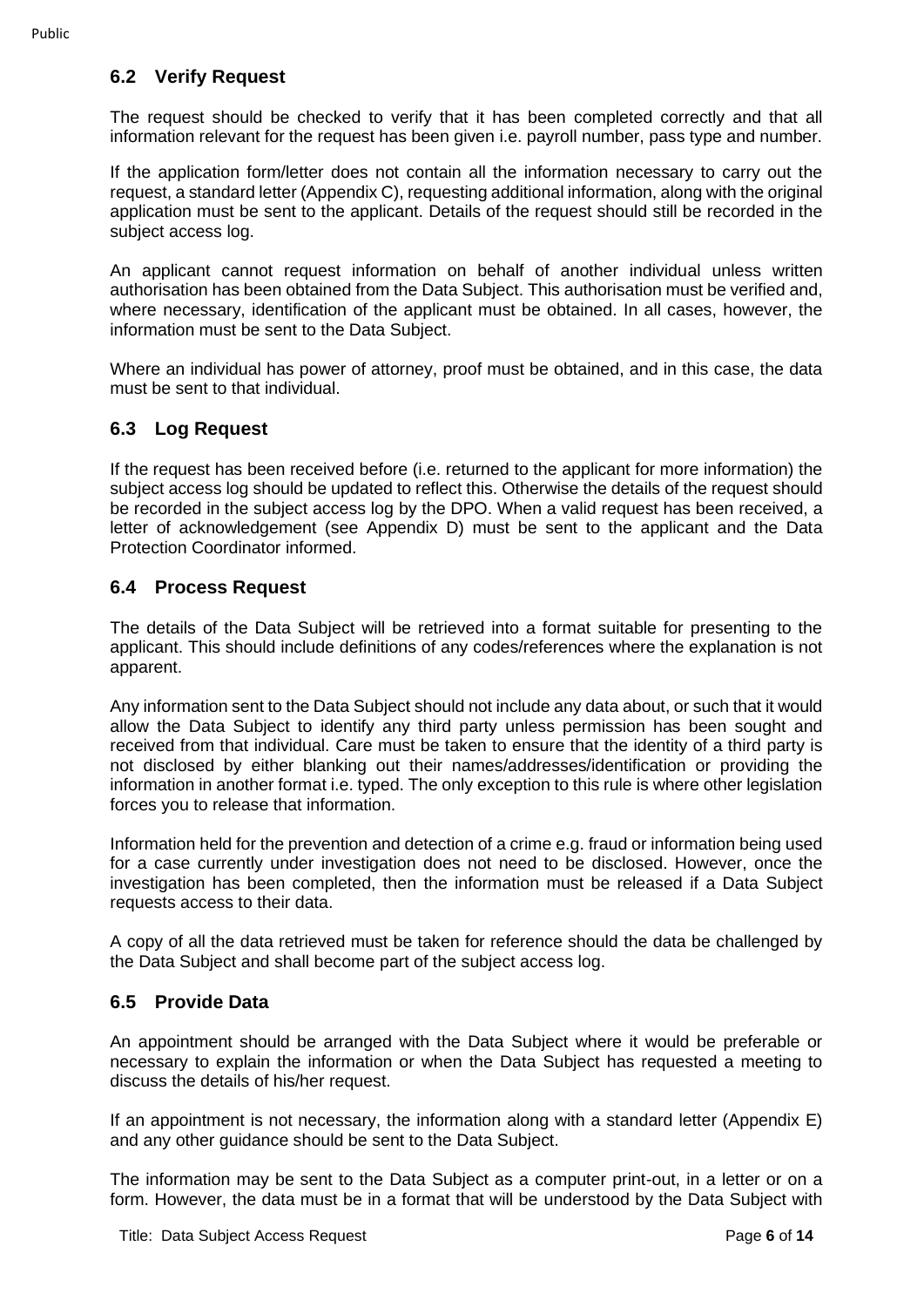an explanation of any codes that have been used. The information must be provided to the applicant within one calendar month of receiving a valid request, ie, all the information necessary to process it.

If data could not be found to satisfy the application, a letter (Appendix F) must still be sent to the Data Subject stating this.

#### **6.6 Close Request**

When all details have been passed to the applicant, the subject access log must be updated accordingly by the DPO.

### **6.7 Appeal Procedure**

If the Data Subject is not satisfied with the information provided and has notified the Trust to this effect, the Data Protection Officer will consider the request and deal with it accordingly.

#### <span id="page-6-0"></span>**7. Details to be Recorded**

The following details should be recorded in the subject access log. This will enable the progress of requests to be monitored and will allow statistics to be produced.

- Reference number (given by the DPO)
- Name and address of Data Subject
- Name and address of applicant (if not the same as the Data Subject)
- Date the request was received
- Date the valid request was received (may be the same as above)
- Date the request was returned to applicant for further details
- Date the request must be completed by (ie, one calendar month after valid request received) or fifteen (15) school days in respect of Educational records
- Department/Academy dealing with request
- Name of person dealing with request
- Date the letter of acknowledgement was sent
- Date request completed and information passed to applicant
- Comments
- Details of proof of identity
- Type of information requested i.e. payroll, personnel details, etc.
- Copy of the information provided to applicant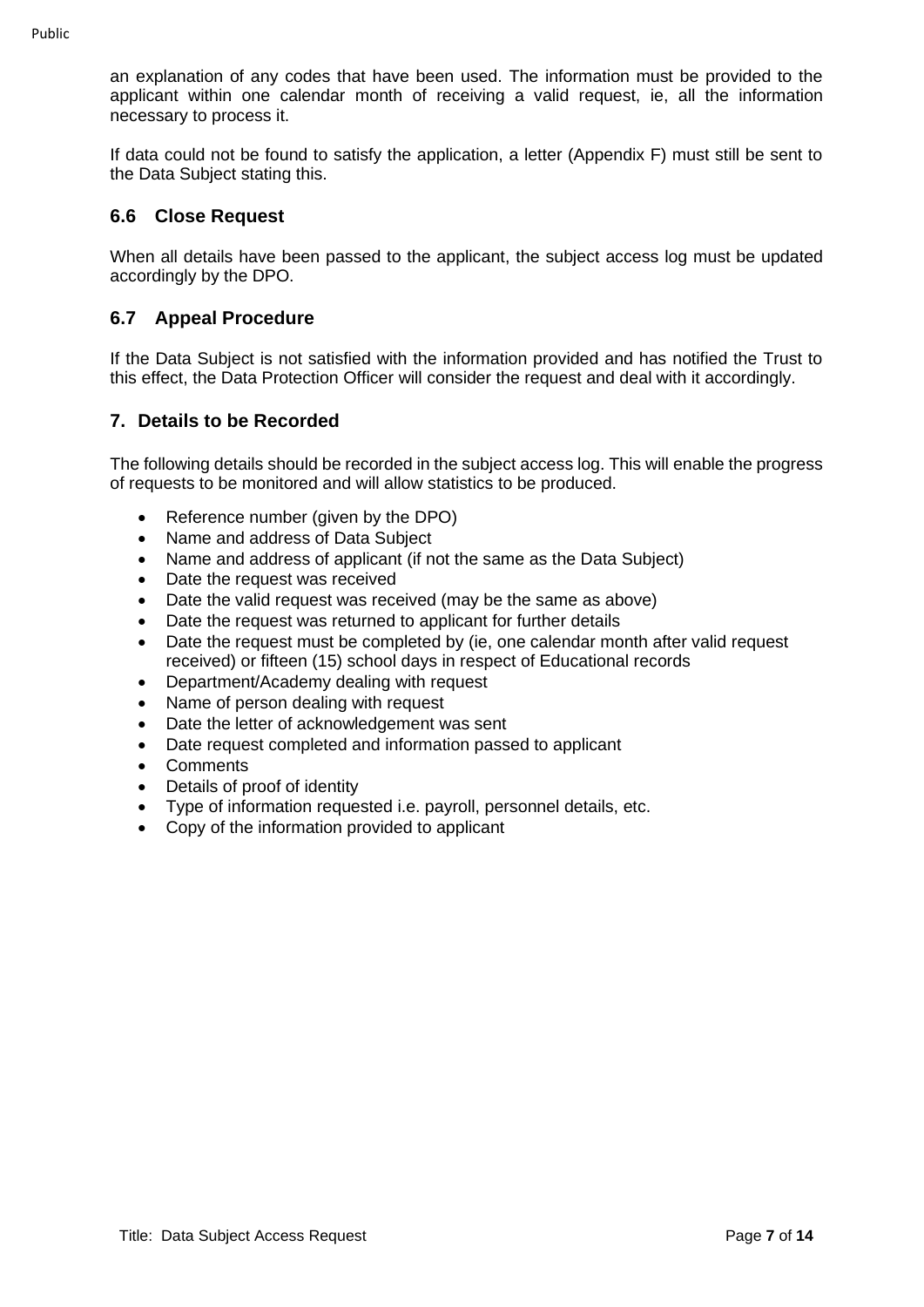#### Public

# **Appendix A**



# **The Greenwood Academies Trust GDPR 2018 APPLICATION FOR SUBJECT ACCESS**

| Previous address if you have moved since your details were given to the Greenwood Academies<br>Trust:                                                                                                                                                                                                                       |  |  |  |  |  |  |
|-----------------------------------------------------------------------------------------------------------------------------------------------------------------------------------------------------------------------------------------------------------------------------------------------------------------------------|--|--|--|--|--|--|
|                                                                                                                                                                                                                                                                                                                             |  |  |  |  |  |  |
|                                                                                                                                                                                                                                                                                                                             |  |  |  |  |  |  |
|                                                                                                                                                                                                                                                                                                                             |  |  |  |  |  |  |
|                                                                                                                                                                                                                                                                                                                             |  |  |  |  |  |  |
| NB - You will need written authorisation from the Data Subject before this application can be<br>processed.                                                                                                                                                                                                                 |  |  |  |  |  |  |
| Please state what information you require and the reasons why the Greenwood Academies<br>Trust would have personal information about the Data Subject in its files. Details of any<br>reference number e.g. payroll, pass type and number and any specific information which will<br>assist us to process your application: |  |  |  |  |  |  |
|                                                                                                                                                                                                                                                                                                                             |  |  |  |  |  |  |
|                                                                                                                                                                                                                                                                                                                             |  |  |  |  |  |  |
|                                                                                                                                                                                                                                                                                                                             |  |  |  |  |  |  |
|                                                                                                                                                                                                                                                                                                                             |  |  |  |  |  |  |
|                                                                                                                                                                                                                                                                                                                             |  |  |  |  |  |  |
|                                                                                                                                                                                                                                                                                                                             |  |  |  |  |  |  |
|                                                                                                                                                                                                                                                                                                                             |  |  |  |  |  |  |
|                                                                                                                                                                                                                                                                                                                             |  |  |  |  |  |  |
|                                                                                                                                                                                                                                                                                                                             |  |  |  |  |  |  |

Please return this form to the Trust Data Protection Officer.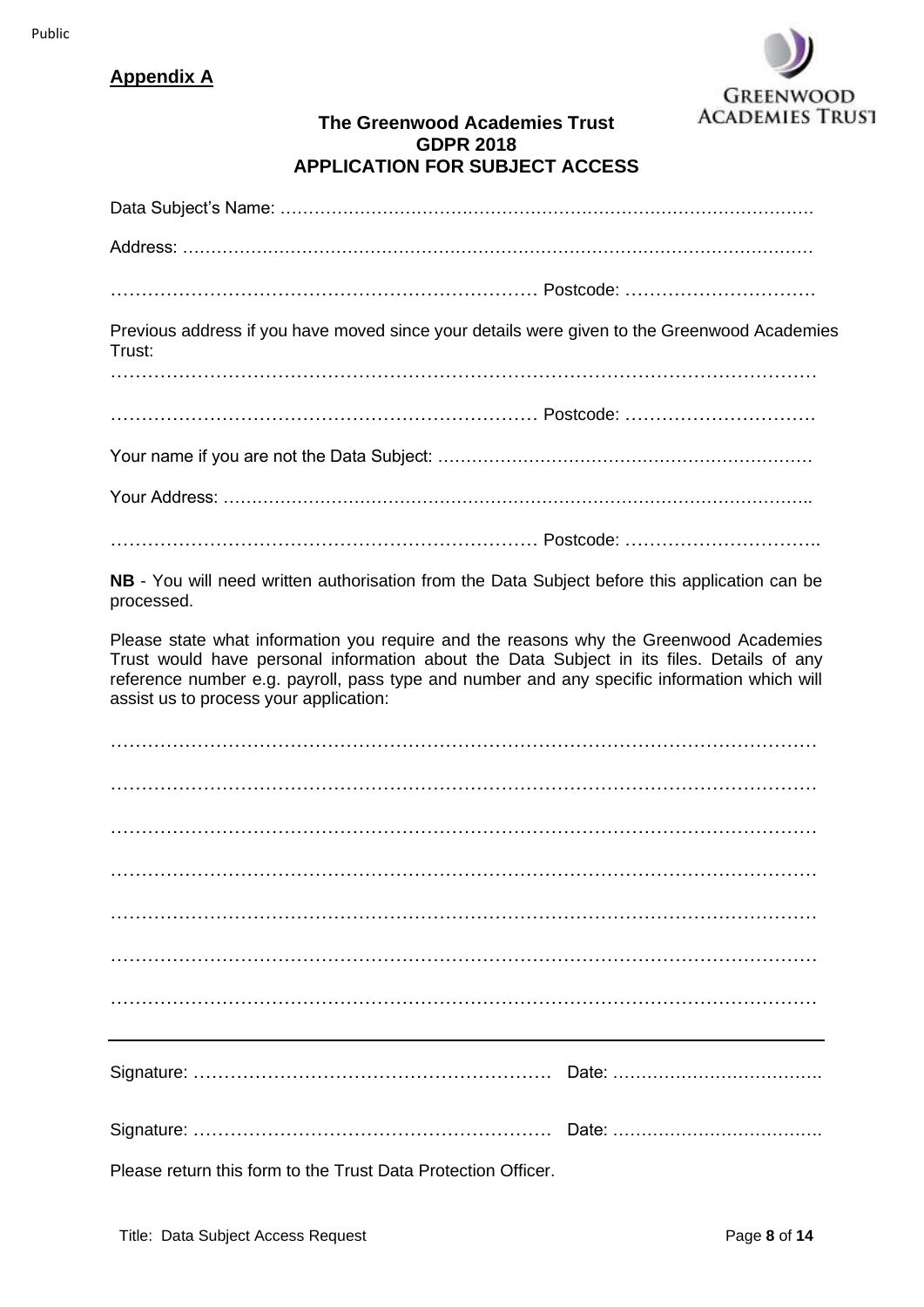#### **Guidance for Applicant**

To enable your request for access to be processed promptly, please complete the form overleaf, providing as much information as you can.

You will be asked to provide satisfactory proof of identity and address e.g. driving licence, passport, recent correspondence addressed to you.

If you are requesting access on behalf of another individual, you will be required to provide written authorisation from the Data Subject. Any data found will be sent to the Data Subject.

#### For office use only

#### **To be completed by the person receiving this application**

| Request type: |                                                                                               |  |  |  |  |  |  |
|---------------|-----------------------------------------------------------------------------------------------|--|--|--|--|--|--|
| 1.<br>3.      | Public.<br>2. Employees/Ex-Employees.<br>Suppliers/ and Communications contractors/operators. |  |  |  |  |  |  |

4. Pupils.

**For all the above requests, please send to the Trust Data Protection Officer in the first instance as all requests need to be centrally logged.**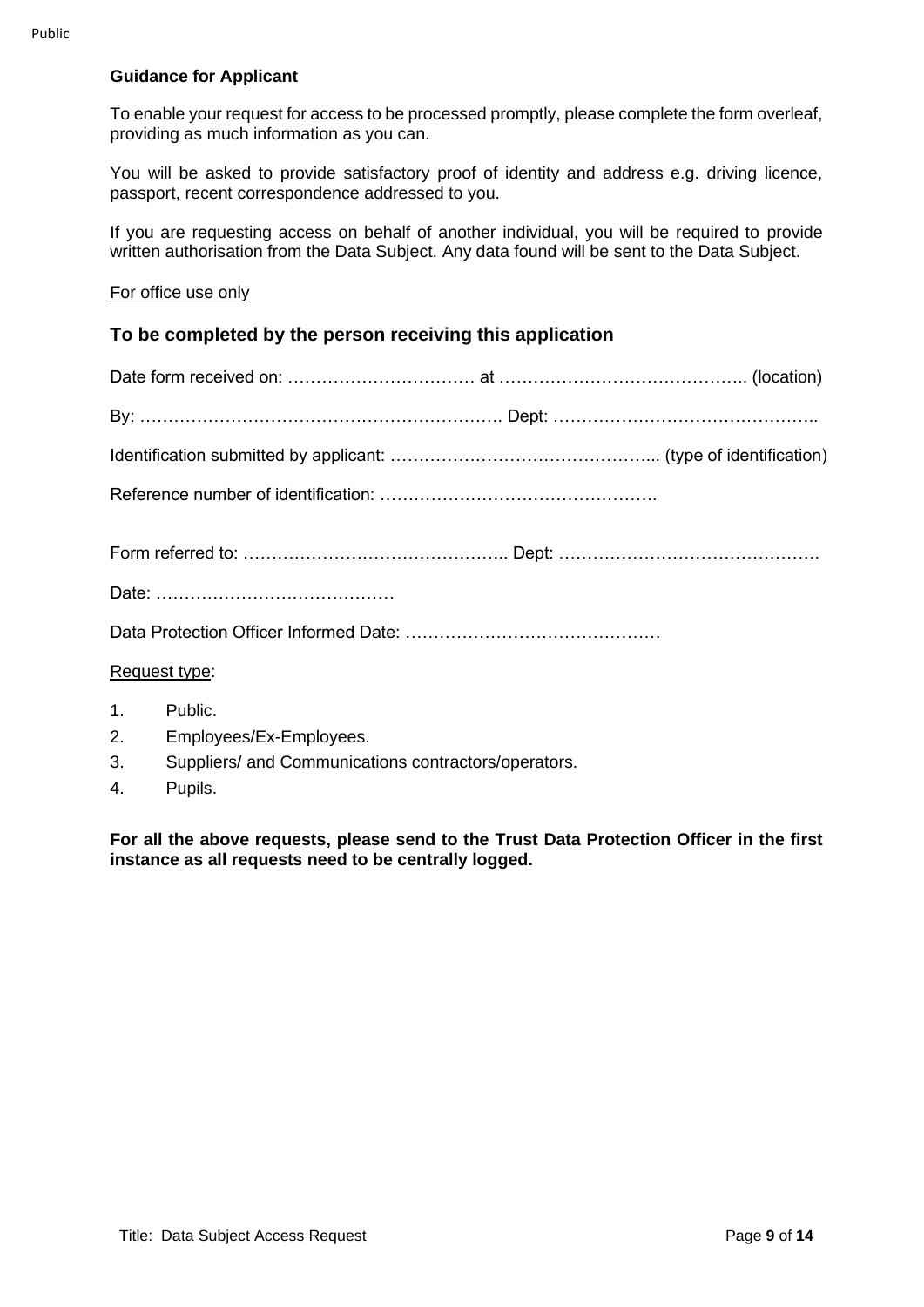### **Appendix B**

Dear Sir/Madam

#### **GDPR 2018**

**Subject Access Provisions - Reference Number: ………………………………**

I refer to your recent request for personal information under the GDPR 2018. In order to process your application please complete the attached form and return to the above address quoting the reference provided.

If you have any queries regarding this matter, please contact *[name of Coordinator]* who is the designated person dealing with this enquiry on *[Tel No].*

Please quote the reference number provided above in all your correspondence.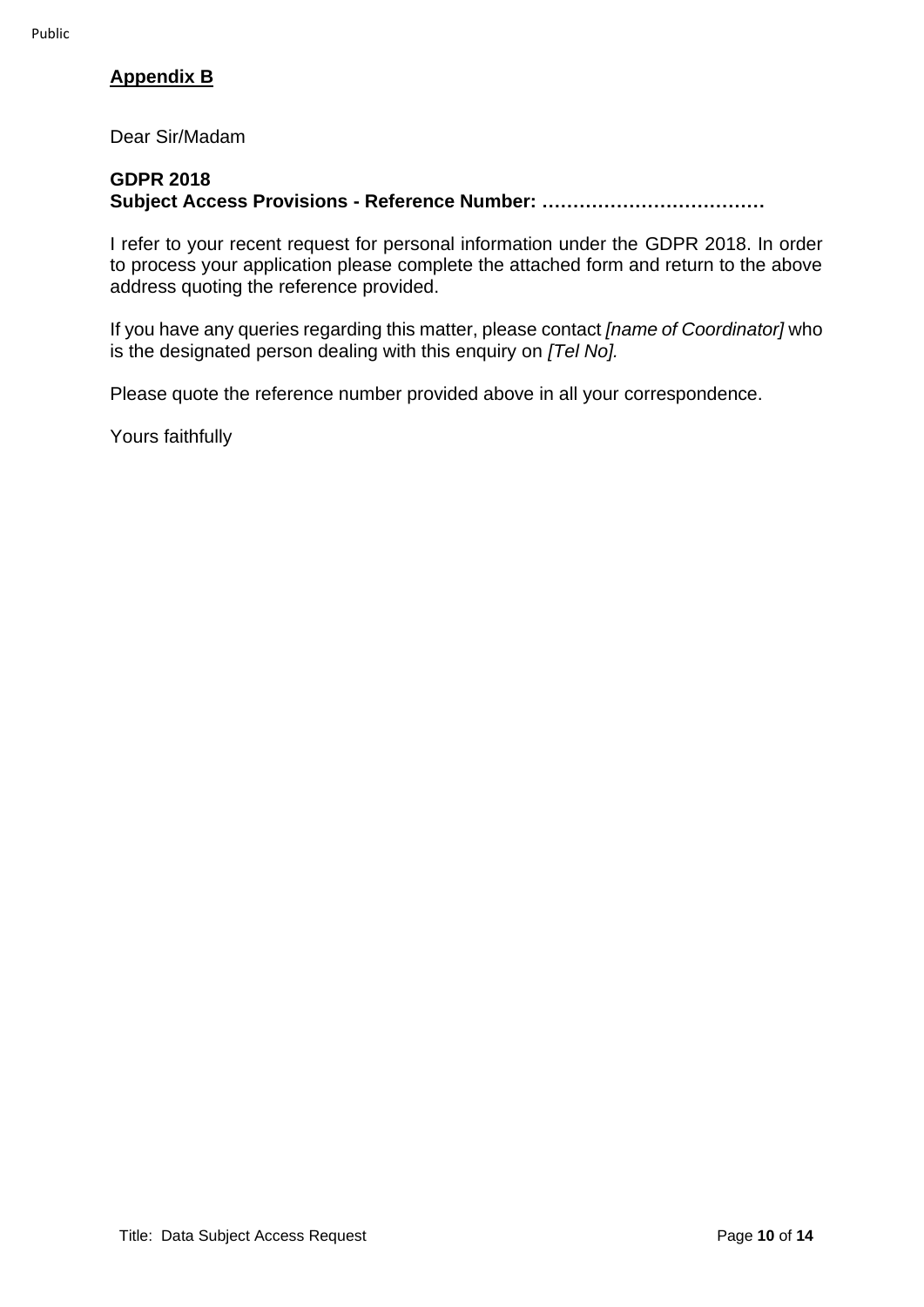# **Appendix C**

Dear Sir/Madam

#### **GDPR 2018**

**Subject Access Provisions - Reference Number: …………………………..**

I acknowledge receipt of your application to access your data under the GDPR 2018. Unfortunately I am unable to process your request as I do not have enough information to enable your data to be located.

I should be obliged if you would provide me with further information [*e.g. reference numbers given to you by the Greenwood Academies Trust payroll, XXXXXX*.] in order that your data can be located.

I enclose a copy of your original request for information and should be obliged if you would provide further details.

If you have any queries regarding this matter, please contact *[name of Coordinator]* who is the designated person dealing with this enquiry on *[Tel no]*. Please quote the reference number provided above in all your correspondence.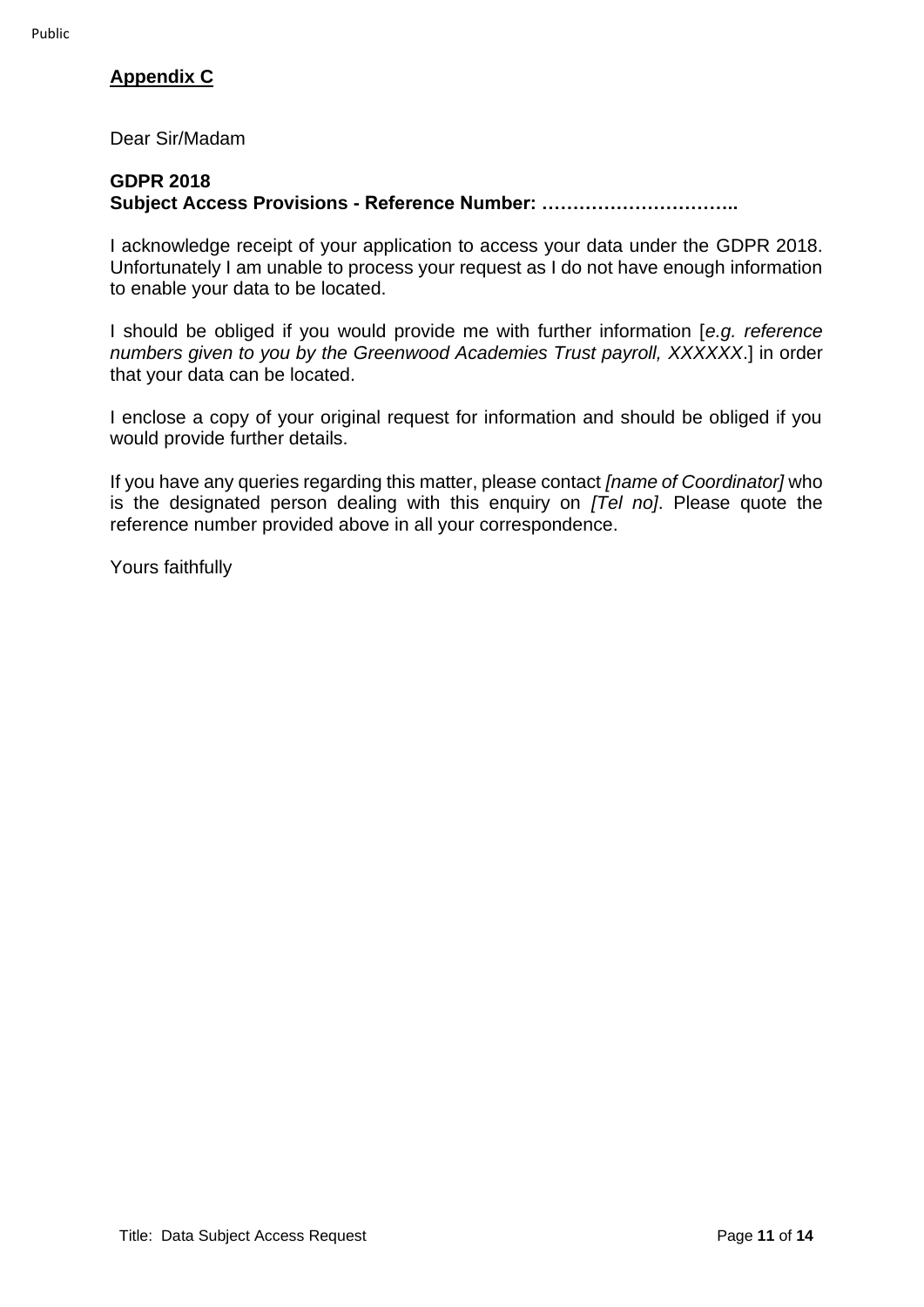# **Appendix D**

Dear Sir/Madam

#### **GDPR 2018**

**Subject Access Provisions - Reference Number: …………………………**

I acknowledge receipt of your application to access data in respect of the following:

*[details of request, e.g. Pass type and number, employee information]*

This matter is being dealt with by *[name of Co-ordinator] [Tel no]* who is the designated person dealing with this enquiry. Please quote the reference number provided above in all your correspondence.

The Greenwood Academies Trust has a statutory duty to provide the information requested by *[date].*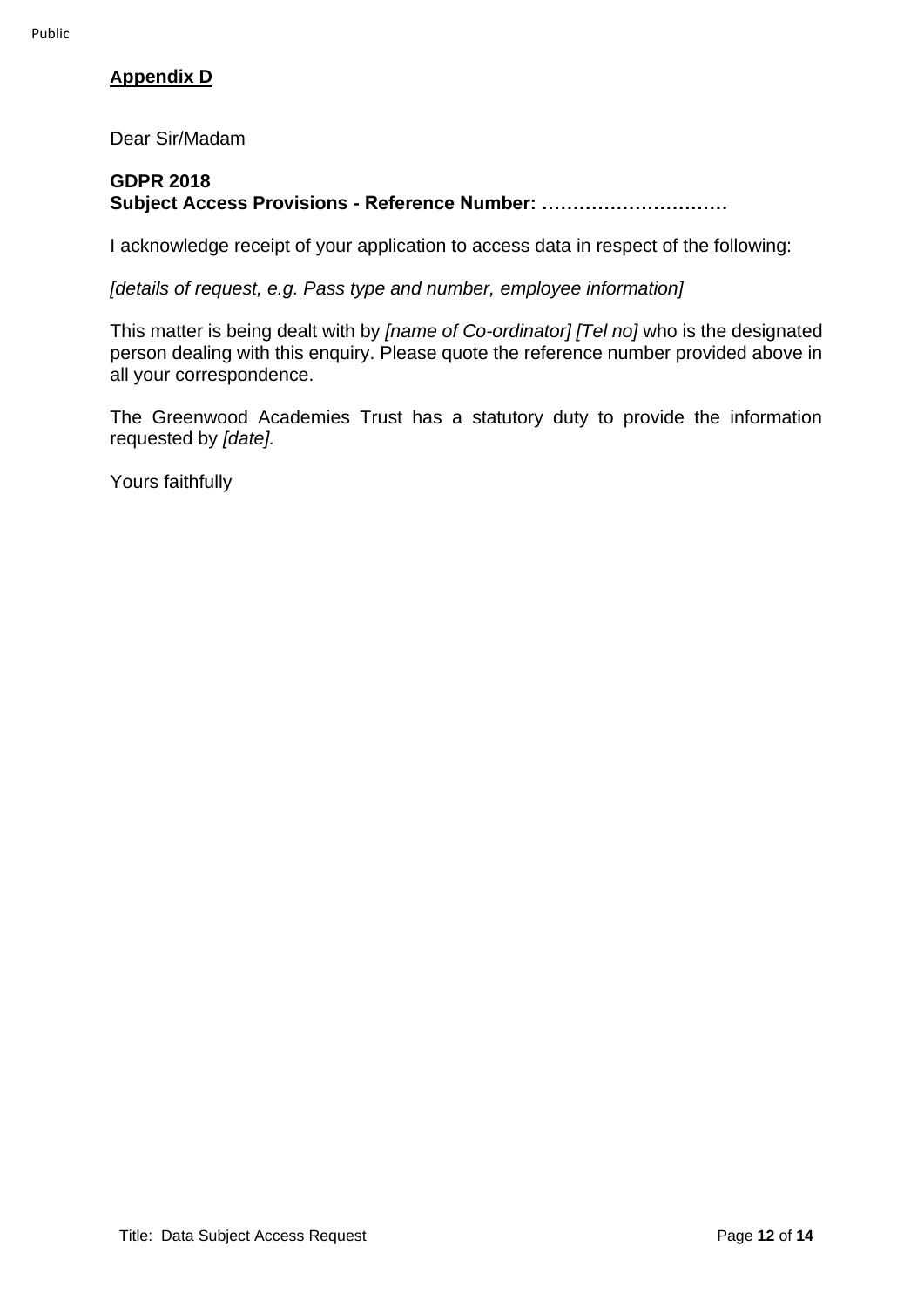# **Appendix E**

Dear Sir/Madam

#### **GDPR 2018 Subject Access Provisions, Reference Number: …………………**

In reply to your application to access data in respect of the following:-

*[details of request, e.g. pass type and number, employee information]*

I attach a copy of all the data which satisfies your request.

If you have any queries regarding this matter please contact *[Co-ordinator's name]* who is the designated person dealing with this enquiry. Please quote the reference number provided above in all your correspondence. *[Tel no]*